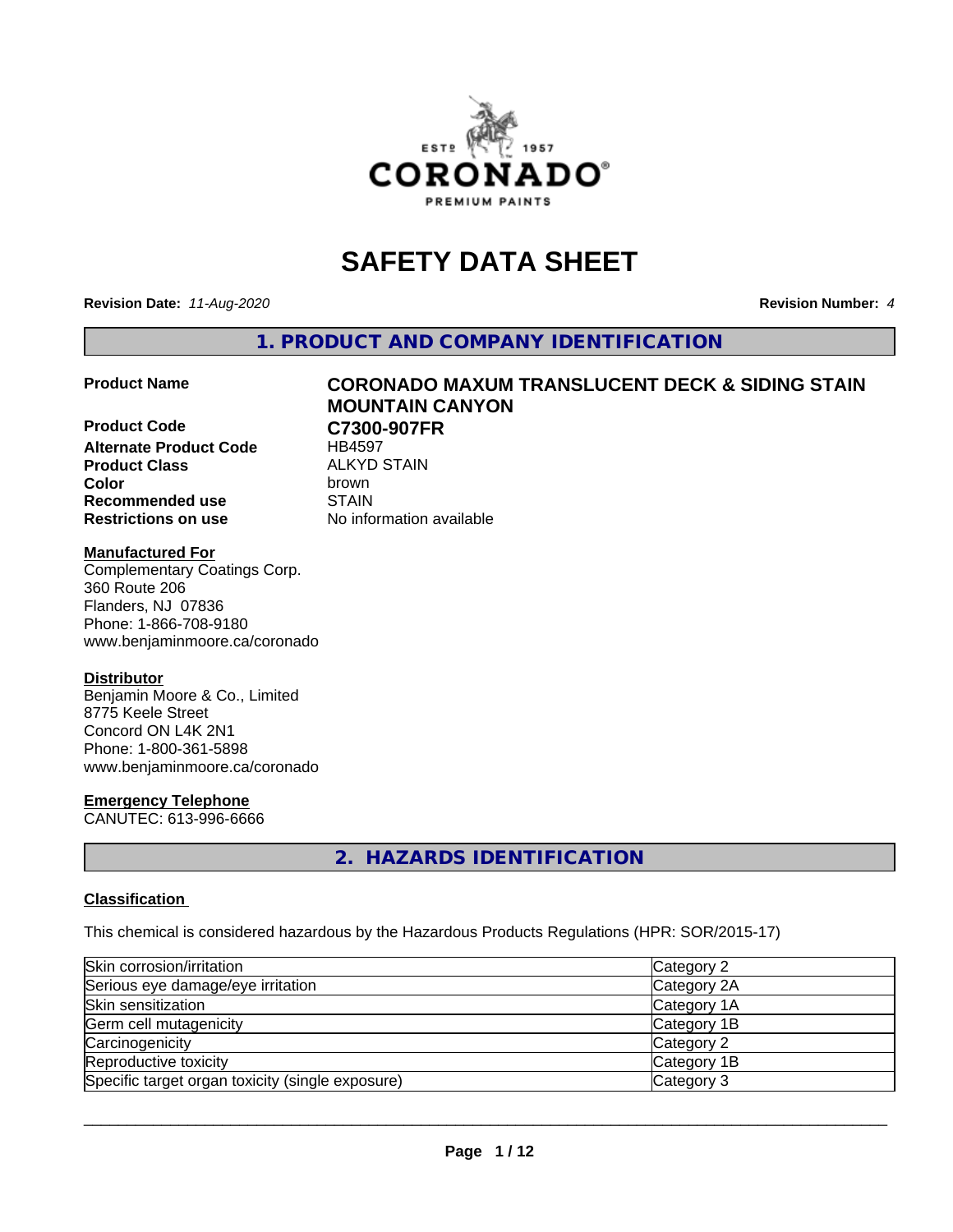| Specific target organ toxicity (repeated exposure) | <b>ICategory</b> |
|----------------------------------------------------|------------------|
| Aspiration toxicity                                | <b>Category</b>  |
| Flammable liquids                                  | Category 3       |
| Physical hazard not otherwise classified           | Category         |

## **Label elements**

### **Danger**

## **Hazard statements**

Causes skin irritation Causes serious eye irritation May cause an allergic skin reaction May cause genetic defects Suspected of causing cancer May damage fertility or the unborn child May cause respiratory irritation Causes damage to organs through prolonged or repeated exposure May be fatal if swallowed and enters airways Flammable liquid and vapor Risk of spontaneous combustion



## **Appearance** liquid **Odor** solvent

## **Precautionary Statements - Prevention**

Obtain special instructions before use Do not handle until all safety precautions have been read and understood Use personal protective equipment as required Wash face, hands and any exposed skin thoroughly after handling Contaminated work clothing should not be allowed out of the workplace Do not breathe dust/fume/gas/mist/vapors/spray Do not eat, drink or smoke when using this product Use only outdoors or in a well-ventilated area Keep away from heat, hot surfaces, sparks, open flames and other ignition sources. No smoking Keep container tightly closed Ground/bond container and receiving equipment Use explosion-proof electrical/ventilating/lighting/equipment Use only non-sparking tools Take precautionary measures against static discharge Keep cool Wear protective gloves/protective clothing/eye protection/face protection Immediately after use, place rags, steel wool or waste used with this product in a sealed water-filled metal container or lay flat to dry.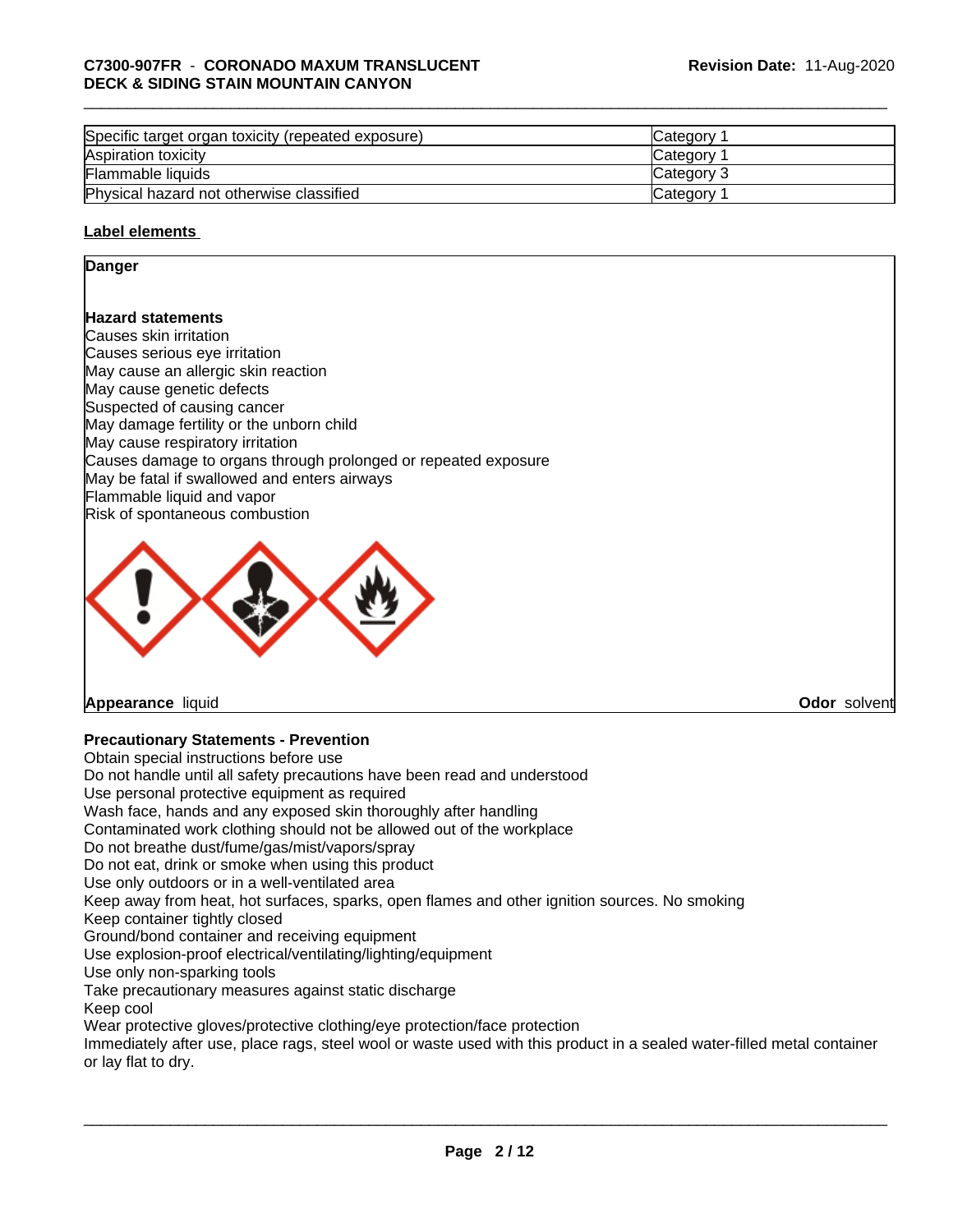## **Precautionary Statements - Response**

IF exposed or concerned: Get medical advice/attention

## **Eyes**

IF IN EYES: Rinse cautiously with water forseveral minutes. Remove contact lenses, if present and easy to do. Continue rinsing

If eye irritation persists: Get medical advice/attention

### **Skin**

If skin irritation or rash occurs: Get medical advice/attention

IF ON SKIN (or hair): Remove/Take off immediately all contaminated clothing. Rinse skin with water/shower Wash contaminated clothing before reuse

## **Inhalation**

IF INHALED: Remove victim to fresh air and keep at rest in a position comfortable for breathing

#### **Ingestion**

IF SWALLOWED: Immediately call a POISON CENTER or doctor/physician Do NOT induce vomiting **Fire**

In case of fire: Use CO2, dry chemical, or foam for extinction

## **Precautionary Statements - Storage**

Store locked up Store in a well-ventilated place. Keep container tightly closed

### **Precautionary Statements - Disposal**

Dispose of contents/container to an approved waste disposal plant

Materials such as rags used with this product may begin to burn by themselves. After use, put rags in water or lay flat to dry, then discard.

## **Other information**

No information available

## **3. COMPOSITION INFORMATION ON COMPONENTS**

| <b>Chemical name</b>                          | CAS No.        | Weight-%       | Hazardous Material<br>registry number<br>(HMIRA registry #) | Date HMIRA filed and<br>Information Review Act date exemption granted<br>(if applicable) |
|-----------------------------------------------|----------------|----------------|-------------------------------------------------------------|------------------------------------------------------------------------------------------|
| 4-Chlorobenzotrifluoride                      | 98-56-6        | $10 - 30%$     |                                                             |                                                                                          |
| Distillates, petroleum,<br>hydrotreated light | 64742-47-8     | $7 - 13%$      |                                                             |                                                                                          |
| Stoddard solvent                              | 8052-41-3      | $-5%$          |                                                             |                                                                                          |
| Silica amorphous                              | 7631-86-9      | $1 - 5%$       |                                                             |                                                                                          |
| Nepheline syenite                             | 37244-96-5     | $1 - 5%$       |                                                             |                                                                                          |
| Zinc borate hydrate                           | 138265-88-0    | $1 - 5%$       |                                                             |                                                                                          |
| Carbamic acid,                                | 10605-21-7     | $0.1 - 0.25\%$ |                                                             |                                                                                          |
| 1H-benzimidazol-2-yl-, methyl<br>ester        |                |                |                                                             |                                                                                          |
| Ethyl benzene                                 | $100 - 41 - 4$ | $0.1 - 0.25%$  |                                                             |                                                                                          |
| Cobalt bis(2-ethylhexanoate)                  | 136-52-7       | $0.1 - 0.25%$  |                                                             |                                                                                          |
| Methyl ethyl ketoxime                         | 96-29-7        | $0.1 - 0.25%$  |                                                             |                                                                                          |

### **Confidential Business Information note**

\*The exact percentage (concentration) of composition has been withheld as a trade secret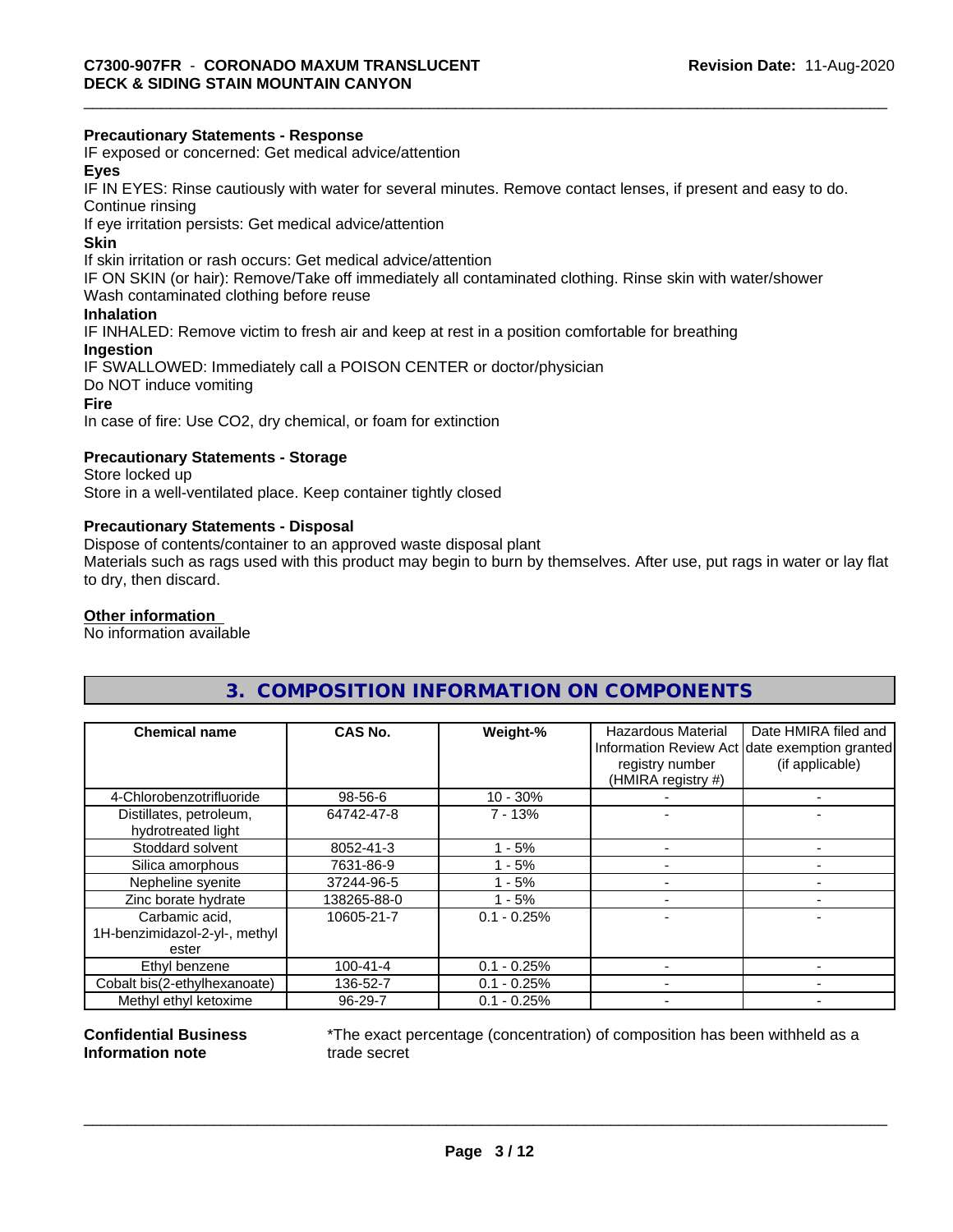|                                        | 4. FIRST AID MEASURES                                                                                                                                                                                                                  |
|----------------------------------------|----------------------------------------------------------------------------------------------------------------------------------------------------------------------------------------------------------------------------------------|
| <b>General Advice</b>                  | If symptoms persist, call a physician. Show this safety data<br>sheet to the doctor in attendance.                                                                                                                                     |
| <b>Eye Contact</b>                     | Immediately flush with plenty of water. After initial flushing,<br>remove any contact lenses and continue flushing for at<br>least 15 minutes. Keep eye wide open while rinsing. If<br>symptoms persist, call a physician.             |
| <b>Skin Contact</b>                    | Wash off immediately with soap and plenty of water while<br>removing all contaminated clothes and shoes. If skin<br>irritation persists, call a physician. Wash clothing before<br>reuse. Destroy contaminated articles such as shoes. |
| <b>Inhalation</b>                      | Move to fresh air. If symptoms persist, call a physician.<br>If not breathing, give artificial respiration. Call a physician<br>immediately.                                                                                           |
| Ingestion                              | Clean mouth with water and afterwards drink plenty of<br>water. Do not induce vomiting without medical advice.<br>Never give anything by mouth to an unconscious person.<br>Consult a physician.                                       |
| <b>Protection Of First-Aiders</b>      | Use personal protective equipment.                                                                                                                                                                                                     |
| <b>Most Important Symptoms/Effects</b> | May cause allergic skin reaction.                                                                                                                                                                                                      |
| <b>Notes To Physician</b>              | Treat symptomatically.                                                                                                                                                                                                                 |

**5. FIRE-FIGHTING MEASURES**

| <b>Suitable Extinguishing Media</b>                                          | Foam, dry powder or water. Use extinguishing measures<br>that are appropriate to local circumstances and the<br>surrounding environment.                                                                                                    |
|------------------------------------------------------------------------------|---------------------------------------------------------------------------------------------------------------------------------------------------------------------------------------------------------------------------------------------|
| Protective equipment and precautions for firefighters                        | As in any fire, wear self-contained breathing apparatus<br>pressure-demand, MSHA/NIOSH (approved or equivalent)<br>and full protective gear.                                                                                                |
| <b>Specific Hazards Arising From The Chemical</b><br>vapors.                 | Combustible material. Closed containers may rupture if<br>exposed to fire or extreme heat. Keep product and empty<br>container away from heat and sources of ignition. Thermal<br>decomposition can lead to release of irritating gases and |
| No.<br>Sensitivity to mechanical impact                                      |                                                                                                                                                                                                                                             |
| Yes<br>Sensitivity to static discharge                                       |                                                                                                                                                                                                                                             |
| <b>Flash Point Data</b><br>107<br>Flash point (°F)<br>Flash Point (°C)<br>42 |                                                                                                                                                                                                                                             |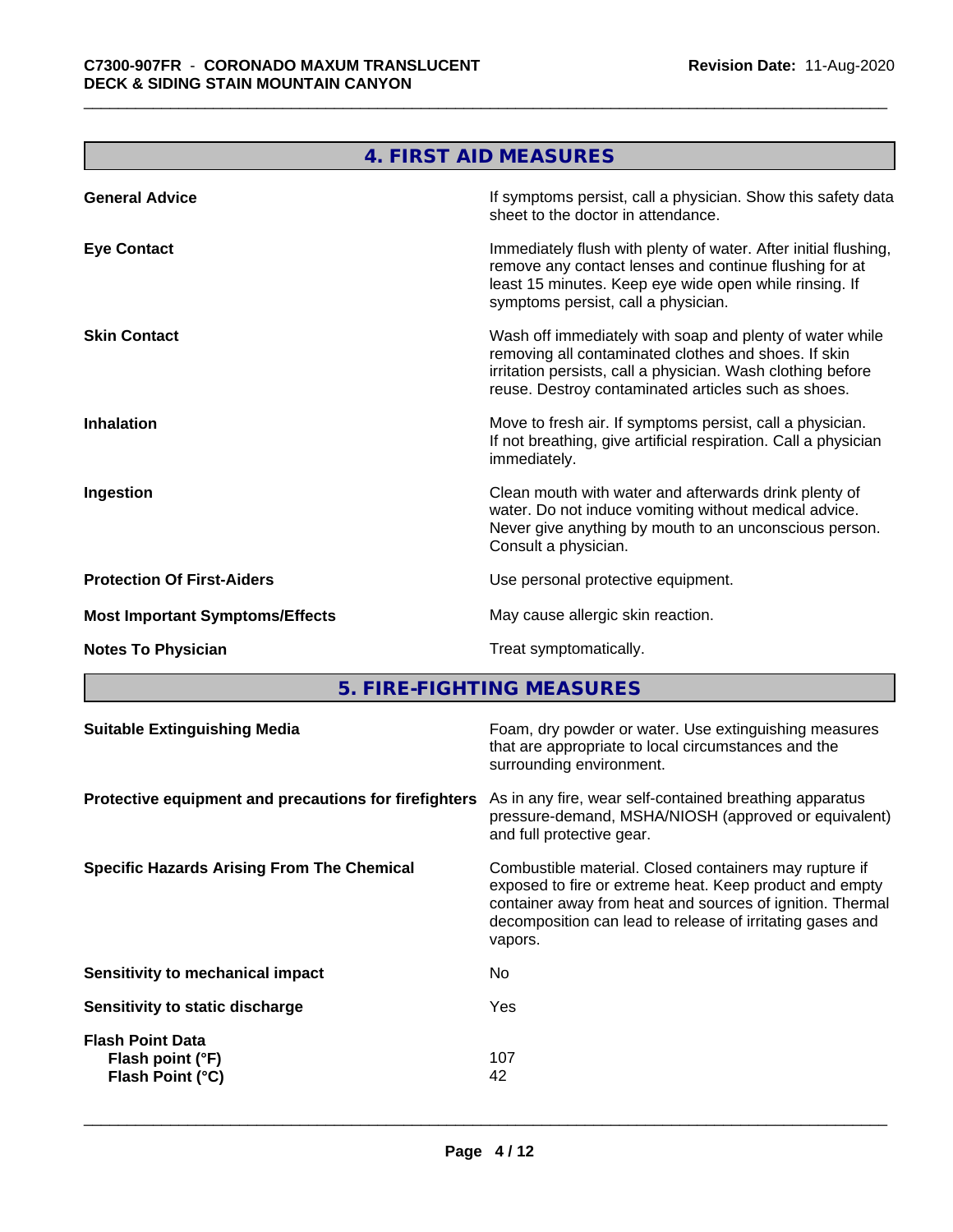| <b>Method</b>      |                                                               |                        | <b>PMCC</b>                    |                                |
|--------------------|---------------------------------------------------------------|------------------------|--------------------------------|--------------------------------|
|                    | <b>Flammability Limits In Air</b>                             |                        |                                |                                |
|                    | Lower flammability limit:<br><b>Upper flammability limit:</b> |                        | Not available<br>Not available |                                |
| <b>NFPA</b>        | Health: 2                                                     | <b>Flammability: 2</b> | <b>Instability: 0</b>          | <b>Special: Not Applicable</b> |
| <b>NFPA Legend</b> |                                                               |                        |                                |                                |

- 0 Not Hazardous
- 1 Slightly
- 2 Moderate
- 3 High
- 4 Severe

*The ratings assigned are only suggested ratings, the contractor/employer has ultimate responsibilities for NFPA ratings where this system is used.*

*Additional information regarding the NFPA rating system is available from the National Fire Protection Agency (NFPA) at www.nfpa.org.*

**6. ACCIDENTAL RELEASE MEASURES**

| <b>Personal Precautions</b>      | Use personal protective equipment. Remove all sources of<br>ignition.                                                                                                                                                                                                                                            |
|----------------------------------|------------------------------------------------------------------------------------------------------------------------------------------------------------------------------------------------------------------------------------------------------------------------------------------------------------------|
| <b>Other Information</b>         | Prevent further leakage or spillage if safe to do so. Do not<br>allow material to contaminate ground water system.<br>Prevent product from entering drains. Do not flush into<br>surface water or sanitary sewer system. Local authorities<br>should be advised if significant spillages cannot be<br>contained. |
| <b>Environmental precautions</b> | See Section 12 for additional Ecological Information.                                                                                                                                                                                                                                                            |
| <b>Methods for Cleaning Up</b>   | Dam up. Soak up with inert absorbent material. Pick up<br>and transfer to properly labeled containers. Clean<br>contaminated surface thoroughly.                                                                                                                                                                 |

**7. HANDLING AND STORAGE**

| <b>Handling</b> | Use only in area provided with appropriate exhaust<br>ventilation. Do not breathe vapors or spray mist. Wear<br>personal protective equipment. Take precautionary<br>measures against static discharges. To avoid ignition of<br>vapors by static electricity discharge, all metal parts of the<br>equipment must be grounded. Keep away from open<br>flames, hot surfaces and sources of ignition. |
|-----------------|-----------------------------------------------------------------------------------------------------------------------------------------------------------------------------------------------------------------------------------------------------------------------------------------------------------------------------------------------------------------------------------------------------|
| <b>Storage</b>  | Keep containers tightly closed in a dry, cool and<br>well-ventilated place. Keep away from heat. Keep away<br>from open flames, hot surfaces and sources of ignition.<br>Keep in properly labeled containers. Keep out of the reach<br>of children.                                                                                                                                                 |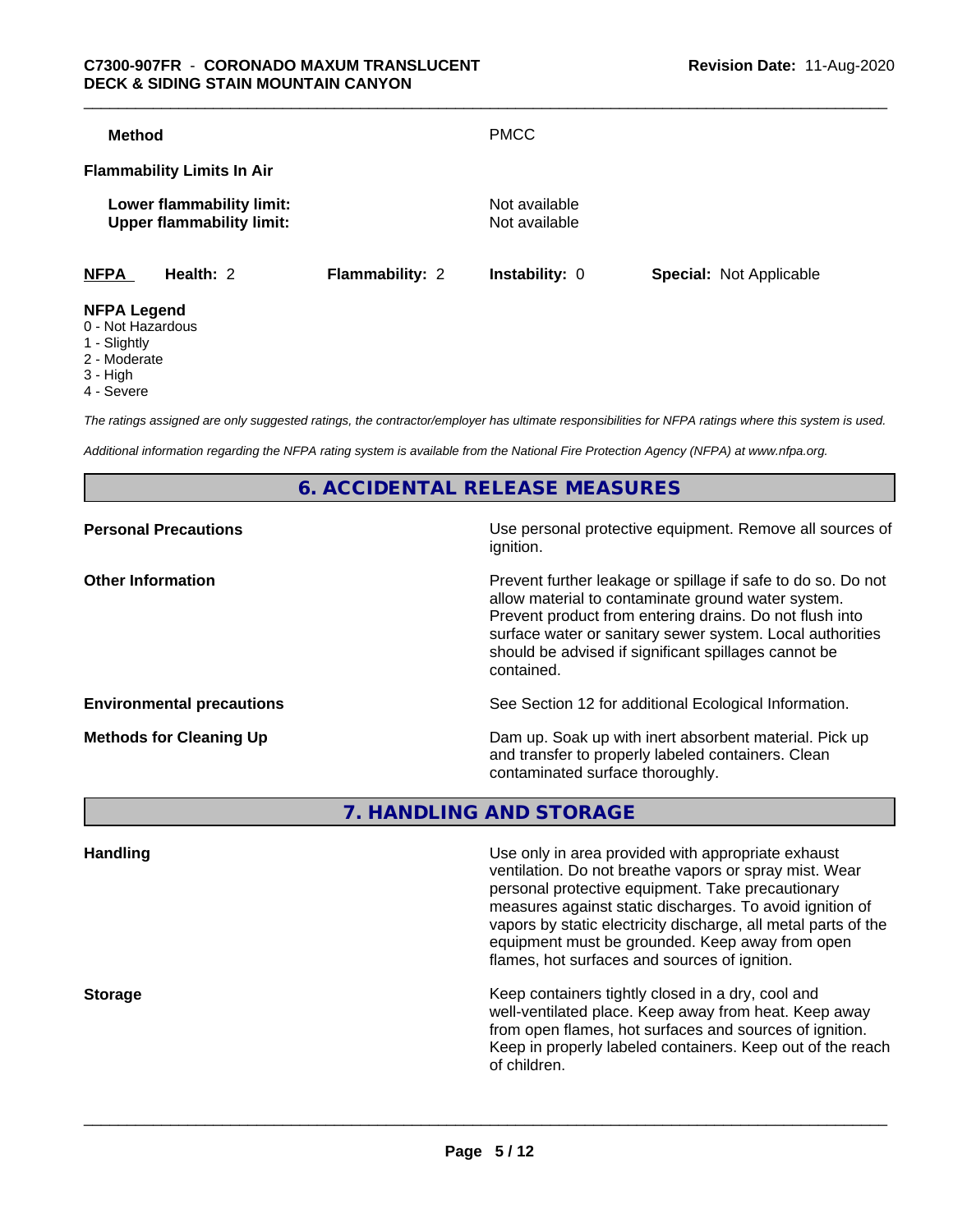**DANGER** - Rags, steel wool or waste soaked with this product may spontaneously catch fire if improperly discarded. Immediately after use, place rags, steel wool or waste in a sealed water-filled metal container.

**Incompatible Materials Incompatible with strong acids and bases and strong** oxidizing agents.

## **8. EXPOSURE CONTROLS/PERSONAL PROTECTION**

## **Exposure Limits**

| <b>Chemical name</b>     | <b>ACGIH TLV</b>    | <b>Alberta</b>                 | <b>British Columbia</b>      | <b>Ontario</b>                | Quebec                          |
|--------------------------|---------------------|--------------------------------|------------------------------|-------------------------------|---------------------------------|
| 4-Chlorobenzotrifluoride | TWA: 2.5 mg/m $3$ F | $2.5$ mg/m <sup>3</sup> - TWA  | $2.5 \text{ mg/m}^3$ - TWA   | $2.5 \text{ mg/m}^3$ - TWA    | $2.5 \text{ mg/m}^3$ - TWAEV    |
| Distillates, petroleum,  | N/E                 | N/E                            | $200 \text{ mg/m}^3$ - TWA   | N/E                           | N/E                             |
| hydrotreated light       |                     |                                | Skin absorption can          |                               |                                 |
|                          |                     |                                | contribute to overall        |                               |                                 |
|                          |                     |                                | exposure.                    |                               |                                 |
| Stoddard solvent         | TWA: 100 ppm        | 100 ppm - TWA                  | 290 mg/m $3$ - TWA           | $525$ mg/m <sup>3</sup> - TWA | 100 ppm - TWAEV                 |
|                          |                     | $572$ mg/m <sup>3</sup> - TWA  | 580 mg/m <sup>3</sup> - STEL |                               | $525$ mg/m <sup>3</sup> - TWAEV |
| Nepheline syenite        | N/E                 | N/E                            | N/E                          | 10 mg/m $3$ - TWA             | N/E                             |
| Ethyl benzene            | TWA: 20 ppm         | 100 ppm - TWA                  | 20 ppm - TWA                 | 20 ppm - TWA                  | 100 ppm - TWAEV                 |
|                          |                     | 434 mg/m $3$ - TWA             |                              |                               | 434 mg/m <sup>3</sup> - TWAEV   |
|                          |                     | 125 ppm - STEL                 |                              |                               | 125 ppm - STEV                  |
|                          |                     | $543$ mg/m <sup>3</sup> - STEL |                              |                               | $543$ mg/m <sup>3</sup> - STEV  |

#### **Legend**

ACGIH - American Conference of Governmental Industrial Hygienists Alberta - Alberta Occupational Exposure Limits British Columbia - British Columbia Occupational Exposure Limits Ontario - Ontario Occupational Exposure Limits Quebec - Quebec Occupational Exposure Limits N/E - Not established

# **Personal Protective Equipment**

**Engineering Measures Ensure** Ensure adequate ventilation, especially in confined areas.

**Eye/Face Protection** Safety glasses with side-shields. If splashes are likely to occur, wear: Tightly fitting safety goggles **Skin Protection Skin Protection Skin Protective gloves.** Long sleeved clothing. Protective gloves. **Respiratory Protection Exercise 2018** Use only with adequate ventilation. In operations where exposure limits are exceeded, use a NIOSH approved respirator that has been selected by a technically qualified person for the specific work conditions. When spraying the product or applying in confined areas, wear a NIOSH approved respirator specified for paint spray or organic vapors.

**Hygiene Measures Avoid contact with skin, eyes and clothing. Remove and Avoid contact with skin, eyes and clothing. Remove and** wash contaminated clothing before re-use. Wash thoroughly after handling. When using do not eat, drink or smoke.

## **9. PHYSICAL AND CHEMICAL PROPERTIES**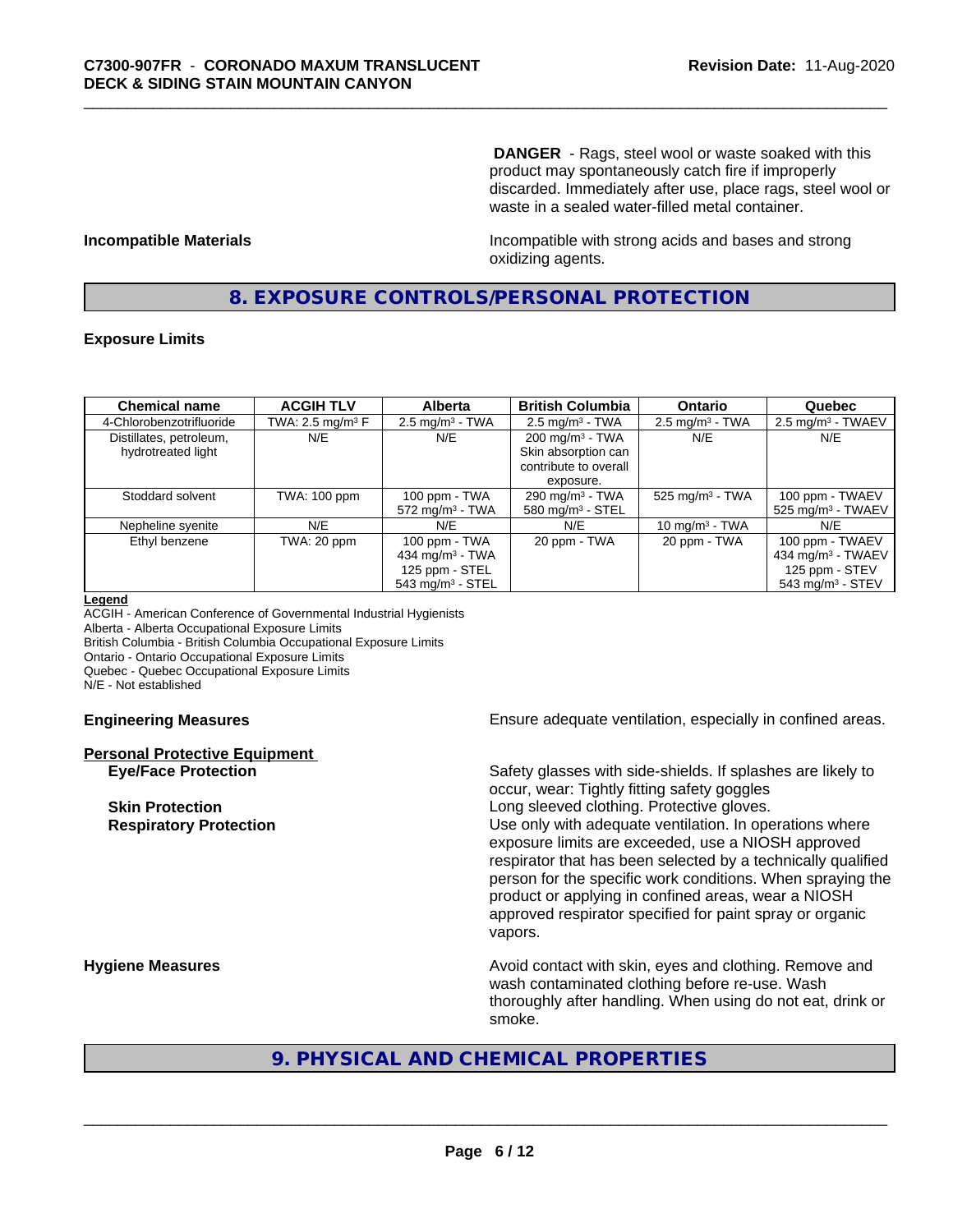**Appearance** liquid and **a liquid liquid liquid** by the liquid liquid liquid solvent **Odor** solvent **Odor Threshold** No information available **Density (lbs/gal)** 9.15 - 9.25 **Specific Gravity** 1.10 - 1.12<br> **pH** No informa **Viscosity (cps)** No information available **Solubility(ies)** No information available **Water solubility** No information available **Evaporation Rate No information available No information available Vapor pressure** No information available **Vapor density No information available No** information available **Wt. % Solids** 55 - 65<br> **Vol. % Solids** 50 - 60 **Vol. % Solids** 50 - 60 **Wt. % Volatiles Vol. % Volatiles** 40 - 50 **VOC Regulatory Limit (g/L)** <250 **Boiling Point (°F)** 279 **Boiling Point (°C)** 137 **Freezing point (°F)** The state of the state of the No information available **Freezing Point (°C)** and **COV** No information available **Flash point (°F)** 107 **Flash Point (°C)** 42 **Method** PMCC **Flammability (solid, gas)**<br> **Commability limit:**<br>
Upper flammability limit:<br>
Not applicable **Upper flammability limit:**<br> **Lower flammability limit:**<br>
Not applicable<br>
Not applicable **Lower flammability limit:**<br> **Autoianition Temperature (°F)** Not applicable Not applicable not a Not applicable **Autoignition Temperature (°F) Autoignition Temperature (°C)** No information available **Decomposition Temperature (°F)** No information available **Decomposition Temperature (°C)** No information available **Partition coefficient** No information available

**No information available** 

## **10. STABILITY AND REACTIVITY**

| <b>Reactivity</b>                       | Not Applicable                                                                           |
|-----------------------------------------|------------------------------------------------------------------------------------------|
| <b>Chemical Stability</b>               | Stable under normal conditions. Hazardous polymerisation<br>does not occur.              |
| <b>Conditions to avoid</b>              | Keep away from open flames, hot surfaces, static<br>electricity and sources of ignition. |
| <b>Incompatible Materials</b>           | Incompatible with strong acids and bases and strong<br>oxidizing agents.                 |
| <b>Hazardous Decomposition Products</b> | Thermal decomposition can lead to release of irritating<br>gases and vapors.             |
| Possibility of hazardous reactions      | None under normal conditions of use.                                                     |

## **11. TOXICOLOGICAL INFORMATION**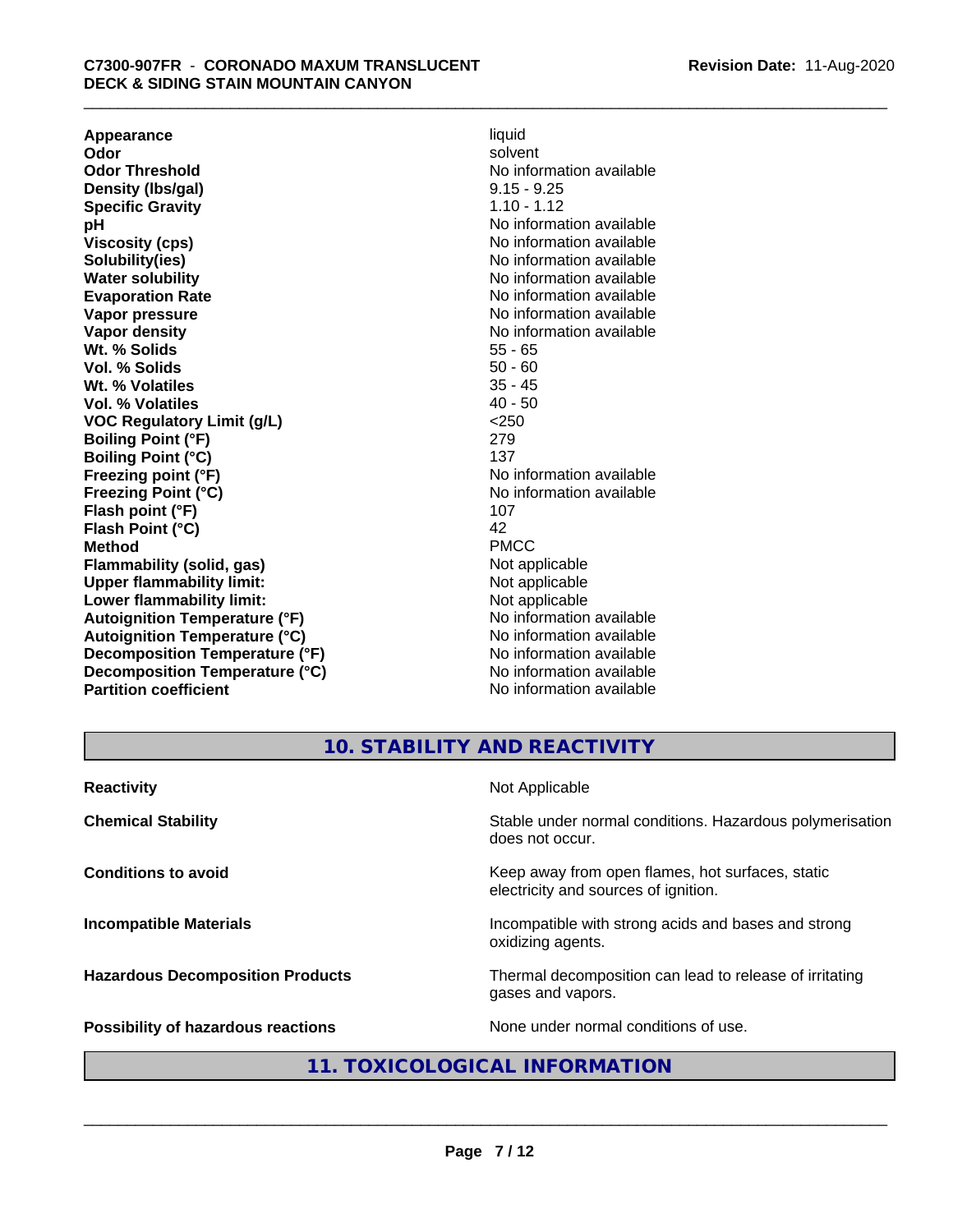| <b>Product Information</b><br>Information on likely routes of exposure                                                                                                                                                                                                                                 |                                                                                                                                                                                                                                                                                                                                                                                                                                                                                                                                                 |
|--------------------------------------------------------------------------------------------------------------------------------------------------------------------------------------------------------------------------------------------------------------------------------------------------------|-------------------------------------------------------------------------------------------------------------------------------------------------------------------------------------------------------------------------------------------------------------------------------------------------------------------------------------------------------------------------------------------------------------------------------------------------------------------------------------------------------------------------------------------------|
| <b>Principal Routes of Exposure</b>                                                                                                                                                                                                                                                                    | Eye contact, skin contact and inhalation.                                                                                                                                                                                                                                                                                                                                                                                                                                                                                                       |
| <b>Acute Toxicity</b><br><b>Product Information</b>                                                                                                                                                                                                                                                    | Repeated or prolonged exposure to organic solvents may<br>lead to permanent brain and nervous system damage.<br>Intentional misuse by deliberately concentrating and<br>inhaling vapors may be harmful or fatal.                                                                                                                                                                                                                                                                                                                                |
| Symptoms related to the physical, chemical and toxicological characteristics                                                                                                                                                                                                                           |                                                                                                                                                                                                                                                                                                                                                                                                                                                                                                                                                 |
| <b>Symptoms</b>                                                                                                                                                                                                                                                                                        | No information available                                                                                                                                                                                                                                                                                                                                                                                                                                                                                                                        |
|                                                                                                                                                                                                                                                                                                        | Delayed and immediate effects as well as chronic effects from short and long-term exposure                                                                                                                                                                                                                                                                                                                                                                                                                                                      |
| Eye contact<br><b>Skin contact</b>                                                                                                                                                                                                                                                                     | Contact with eyes may cause irritation.<br>May cause skin irritation and/or dermatitis. Prolonged skin                                                                                                                                                                                                                                                                                                                                                                                                                                          |
| Inhalation                                                                                                                                                                                                                                                                                             | contact may defat the skin and produce dermatitis.<br>High vapor / aerosol concentrations are irritating to the<br>eyes, nose, throat and lungs and may cause headaches,                                                                                                                                                                                                                                                                                                                                                                        |
| Ingestion                                                                                                                                                                                                                                                                                              | dizziness, drowsiness, unconsciousness, and other central<br>nervous system effects.<br>Ingestion may cause irritation to mucous membranes.<br>Small amounts of this product aspirated into the<br>respiratory system during ingestion or vomiting may cause<br>mild to severe pulmonary injury, possibly progressing to<br>death.                                                                                                                                                                                                              |
| <b>Sensitization</b><br><b>Neurological Effects</b><br><b>Mutagenic Effects</b><br><b>Reproductive Effects</b><br><b>Developmental Effects</b><br><b>Target organ effects</b><br><b>STOT - single exposure</b><br><b>STOT - repeated exposure</b><br>Other adverse effects<br><b>Aspiration Hazard</b> | May cause an allergic skin reaction.<br>No information available.<br>Suspected of causing genetic defects.<br>May damage fertility or the unborn child.<br>No information available.<br>No information available.<br>No information available.<br>No information available.<br>No information available.<br>May be harmful if swallowed and enters airways. Small<br>amounts of this product aspirated into the respiratory<br>system during ingestion or vomiting may cause mild to<br>severe pulmonary injury, possibly progressing to death. |

## **Numerical measures of toxicity**

**The following values are calculated based on chapter 3.1 of the GHS document**

| ATEmix (oral)          | 22128 mg/kg |
|------------------------|-------------|
| <b>ATEmix (dermal)</b> | 5235 mg/kg  |

## **Component Information**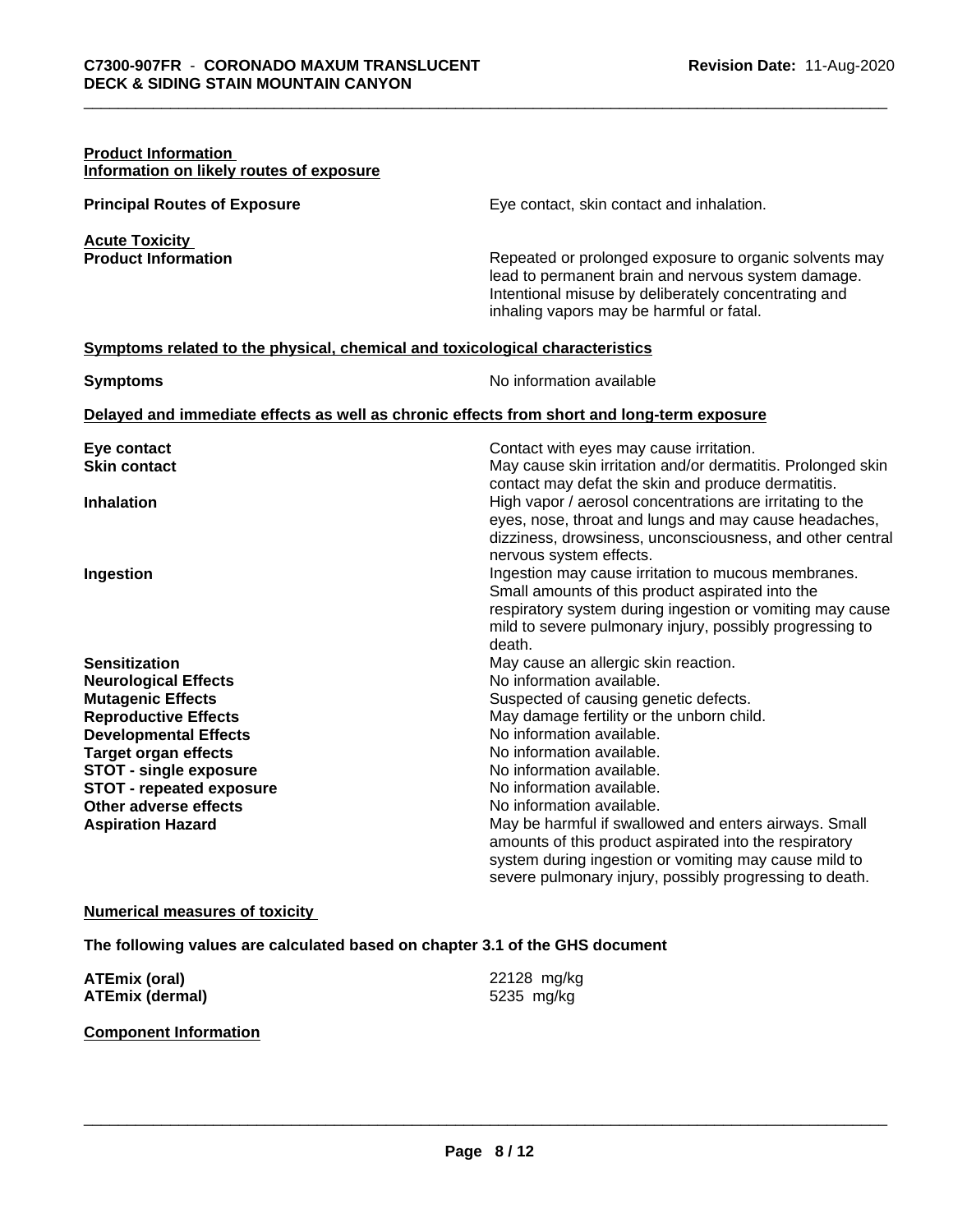## \_\_\_\_\_\_\_\_\_\_\_\_\_\_\_\_\_\_\_\_\_\_\_\_\_\_\_\_\_\_\_\_\_\_\_\_\_\_\_\_\_\_\_\_\_\_\_\_\_\_\_\_\_\_\_\_\_\_\_\_\_\_\_\_\_\_\_\_\_\_\_\_\_\_\_\_\_\_\_\_\_\_\_\_\_\_\_\_\_\_\_\_\_ **C7300-907FR** - **CORONADO MAXUM TRANSLUCENT DECK & SIDING STAIN MOUNTAIN CANYON**

| Chemical name                                                       | Oral LD50                                    | Dermal LD50                                                    | <b>Inhalation LC50</b>     |
|---------------------------------------------------------------------|----------------------------------------------|----------------------------------------------------------------|----------------------------|
| 4-Chlorobenzotrifluoride<br>$98 - 56 - 6$                           | $= 13$ g/kg (Rat)                            | > 2 mL/kg (Rabbit)                                             | $= 33$ mg/L (Rat) 4 h      |
| Distillates, petroleum, hydrotreated<br>light<br>64742-47-8         | $>$ 5000 mg/kg (Rat)                         | $>$ 2000 mg/kg (Rabbit)                                        | $> 5.2$ mg/L (Rat) 4 h     |
| Silica amorphous<br>7631-86-9                                       | $= 7900$ mg/kg (Rat)                         | $>$ 2000 mg/kg (Rabbit)                                        | $> 2.2$ mg/L (Rat) 1 h     |
| Carbamic acid.<br>1H-benzimidazol-2-yl-, methyl ester<br>10605-21-7 | $> 5050$ mg/kg (Rat)<br>$= 6400$ mg/kg (Rat) | > 10000 mg/kg (Rabbit) = 2 g/kg<br>$Rat$ = 8500 mg/kg (Rabbit) |                            |
| Ethyl benzene<br>$100 - 41 - 4$                                     | $= 3500$ mg/kg (Rat)                         | $= 15400$ mg/kg (Rabbit)                                       | $= 17.4$ mg/L (Rat) 4 h    |
| Cobalt bis(2-ethylhexanoate)<br>136-52-7                            |                                              | $>$ 5000 mg/kg (Rabbit)                                        | (Rat) 1 h<br>$> 10$ mg/L ( |
| Methyl ethyl ketoxime<br>96-29-7                                    | $= 930$ mg/kg (Rat)                          | 1000 - 1800 mg/kg (Rabbit)                                     | $> 4.83$ mg/L (Rat) 4 h    |

## **Chronic Toxicity**

#### **Carcinogenicity**

*The information below indicateswhether each agency has listed any ingredient as a carcinogen:.*

| <b>Chemical name</b>         | <b>IARC</b>                    | <b>NTP</b>                   |
|------------------------------|--------------------------------|------------------------------|
|                              | 2B - Possible Human Carcinogen |                              |
| Ethvl benzene                |                                |                              |
|                              | 2B - Possible Human Carcinogen | Reasonably Anticipated Human |
| Cobalt bis(2-ethylhexanoate) |                                | Carcinogen                   |

• Cobalt and cobalt compounds are listed as possible human carcinogens by IARC (2B). However, there is inadequate evidence of the carcinogenicity of cobalt and cobalt compounds in humans.

#### **Legend**

IARC - International Agency for Research on Cancer NTP - National Toxicity Program

OSHA - Occupational Safety & Health Administration

**12. ECOLOGICAL INFORMATION**

## **Ecotoxicity Effects**

The environmental impact of this product has not been fully investigated.

## **Product Information**

## **Acute Toxicity to Fish**

No information available

## **Acute Toxicity to Aquatic Invertebrates**

No information available

## **Acute Toxicity to Aquatic Plants**

No information available

## **Persistence / Degradability**

No information available.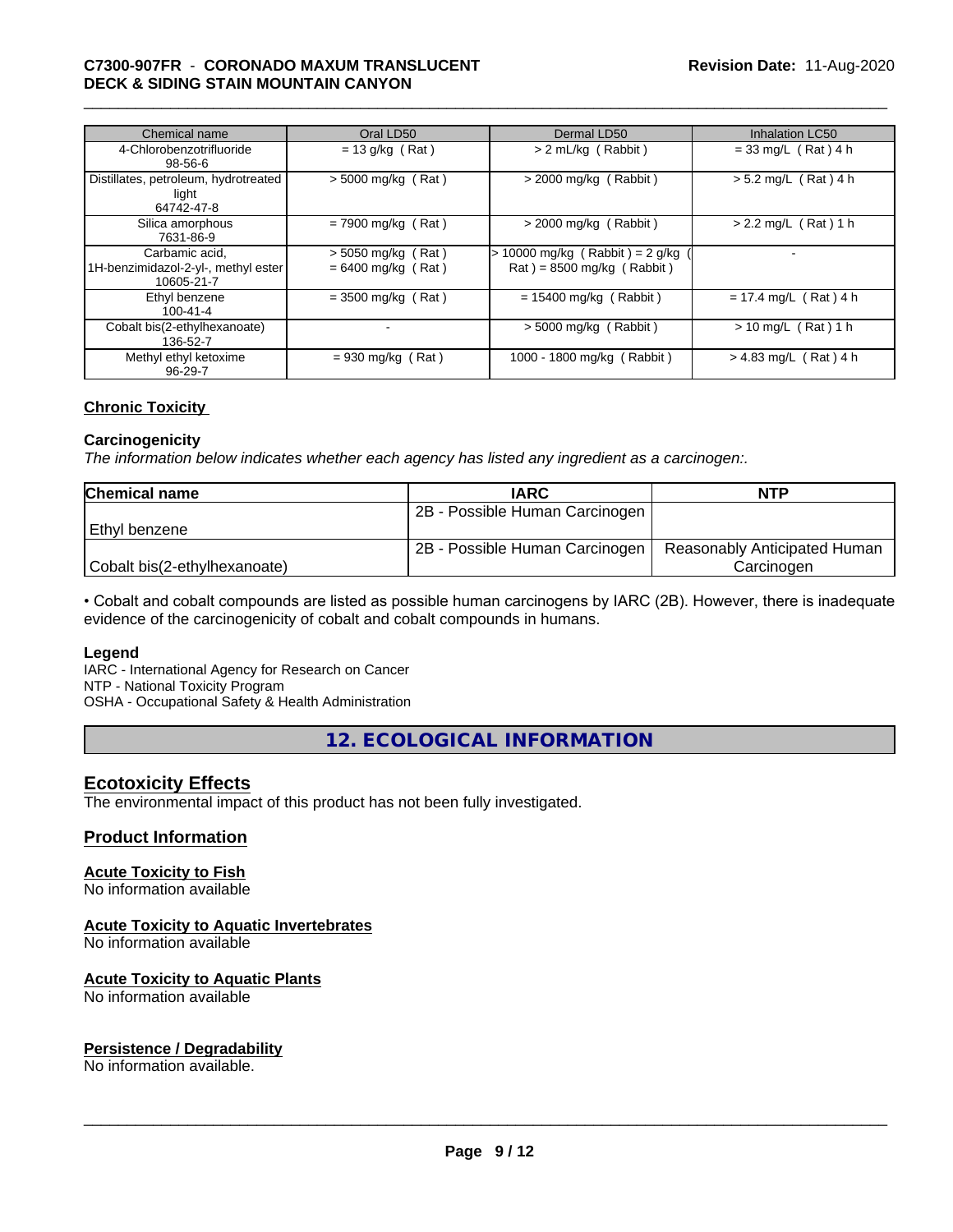#### **Bioaccumulation**

There is no data for this product.

**Mobility in Environmental Media**

No information available.

## **Ozone**

No information available

## **Component Information**

## **Acute Toxicity to Fish**

Carbamic acid, 1H-benzimidazol-2-yl-, methyl ester LC50: 1.5 mg/L (Rainbow Trout - 96 hr.) Ethyl benzene LC50: 12.1 mg/L (Fathead Minnow - 96 hr.) Methyl ethyl ketoxime LC50: 48 mg/L (Bluegill sunfish - 96 hr.)

## **Acute Toxicity to Aquatic Invertebrates**

Carbamic acid, 1H-benzimidazol-2-yl-, methyl ester LC50: 0.22 mg/L (water flea - 48 hr.) Ethyl benzene EC50: 1.8 mg/L (Daphnia magna - 48 hr.) Methyl ethyl ketoxime EC50: 750 mg/L (Daphnia magna - 48 hr.)

## **Acute Toxicity to Aquatic Plants**

Ethyl benzene EC50: 4.6 mg/L (Green algae (Scenedesmus subspicatus), 72 hrs.)

|                                | 13. DISPOSAL CONSIDERATIONS                                                                                                                                                                                                           |
|--------------------------------|---------------------------------------------------------------------------------------------------------------------------------------------------------------------------------------------------------------------------------------|
| <b>Waste Disposal Method</b>   | Dispose of in accordance with federal, state, provincial, and local regulations.<br>Local requirements may vary, consult your sanitation department or<br>state-designated environmental protection agency for more disposal options. |
| <b>Empty Container Warning</b> | Emptied containers may retain product residue. Follow label warnings even after<br>container is emptied. Residual vapors may explode on ignition.                                                                                     |
|                                | 14. TRANSPORT INFORMATION                                                                                                                                                                                                             |

**TDG**<br>**Proper Shipping Name** PAINT **Proper Shipping Name**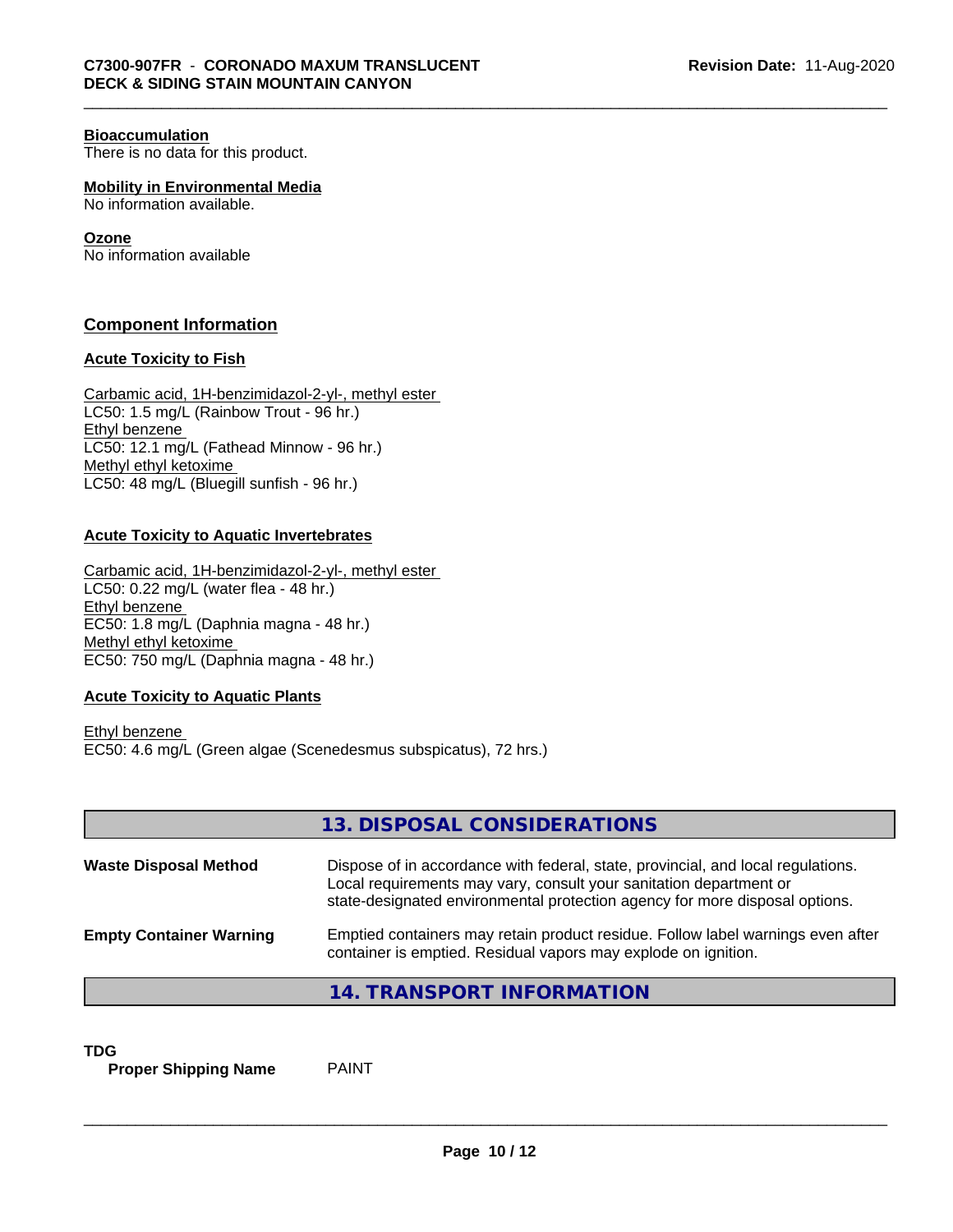| <b>Hazard class</b>  |                       |
|----------------------|-----------------------|
| UN-No.               | UN1263                |
| <b>Packing Group</b> | Ш                     |
| <b>Description</b>   | UN1263, PAINT, 3, III |

In Canada, Class 3 flammable liquids may be reclassified as non-regulated for domestic ground transportation if they meet the requirements of TDG General Exemption SOR/2008-34.

| Contact the preparer for further information.<br>ICAO / IATA |  |
|--------------------------------------------------------------|--|
|--------------------------------------------------------------|--|

| <b>IMDG / IMO</b> | Contact the preparer for further information. |
|-------------------|-----------------------------------------------|
|-------------------|-----------------------------------------------|

## **15. REGULATORY INFORMATION**

## **International Inventories**

| <b>TSCA: United States</b> | Yes - All components are listed or exempt. |
|----------------------------|--------------------------------------------|
| <b>DSL: Canada</b>         | Yes - All components are listed or exempt. |

## **National Pollutant Release Inventory (NPRI)**

## **NPRI Parts 1- 4**

This product contains the following Parts 1-4 NPRI chemicals:

| <b>Chemical name</b> | CAS No.        | Weight-% | <b>NPRI Parts 1-4</b> |
|----------------------|----------------|----------|-----------------------|
| Ethyl benzene        | $100 - 41 - 4$ | $-0.25%$ | ∟isted                |

## **NPRI Part 5**

This product contains the following NPRI Part 5 Chemicals:

| Chemical name                        | CAS No.    | Weight-% | <b>NPRI Part 5</b> |
|--------------------------------------|------------|----------|--------------------|
| Distillates, petroleum, hydrotreated | 64742-47-8 | 13%      | Listed             |
| light                                |            |          |                    |
| Stoddard solvent                     | 8052-41-3  | - 5%     | Listed             |

## **WHMIS Regulatory Status**

This product has been classified in accordance with the hazard criteria of the Hazardous Products Regulations (HPR) and the SDS contains all the information required by the HPR.

| $HMIS -$                                                                                                                        | Health: $2^*$ | <b>Flammability: 2</b> | <b>Reactivity: 0</b> | PPE: - |  |
|---------------------------------------------------------------------------------------------------------------------------------|---------------|------------------------|----------------------|--------|--|
| <b>HMIS Legend</b><br>0 - Minimal Hazard<br>1 - Slight Hazard<br>2 - Moderate Hazard<br>3 - Serious Hazard<br>4 - Severe Hazard |               |                        |                      |        |  |
|                                                                                                                                 |               |                        |                      |        |  |